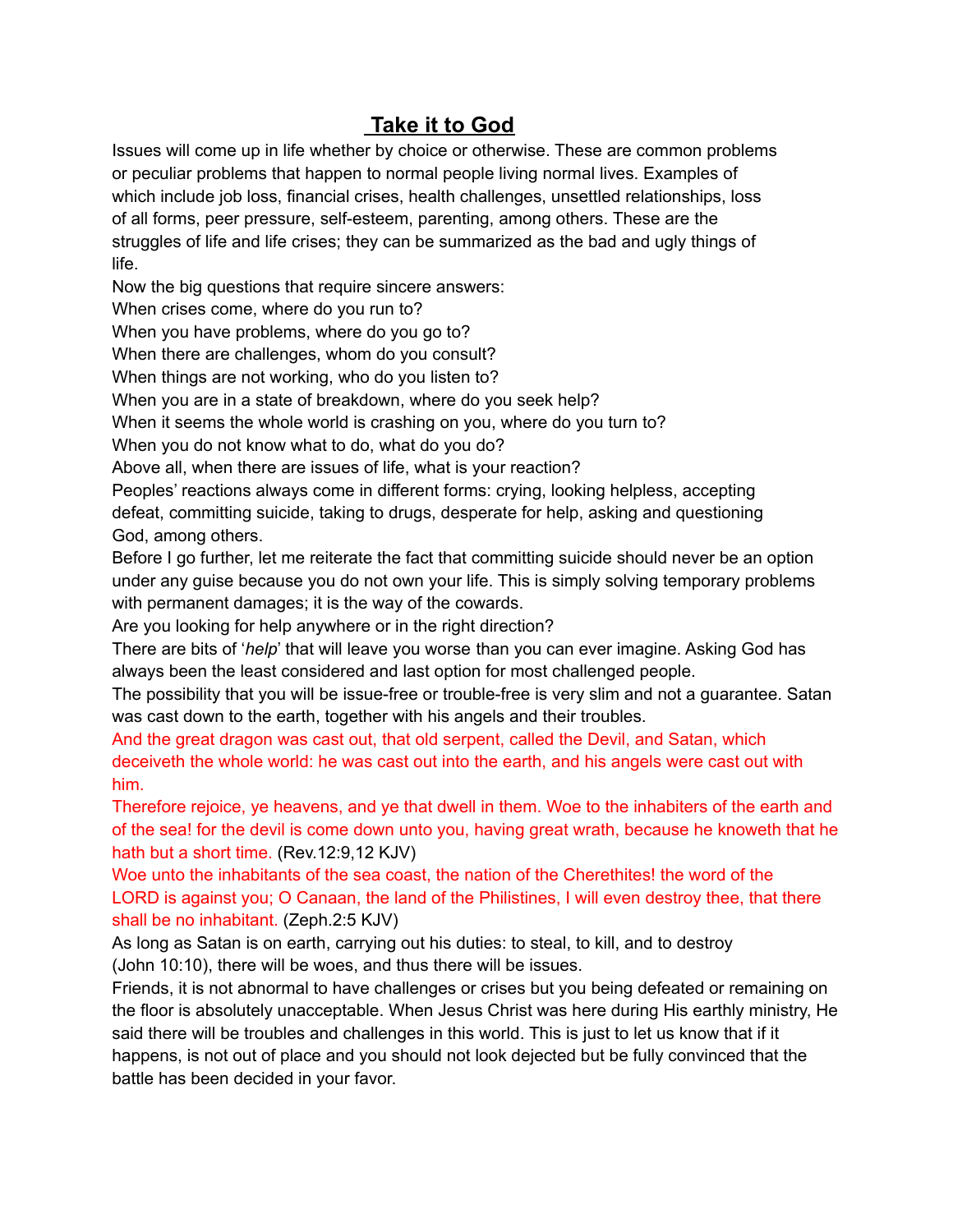"I have told you all this so that you may have peace in me. Here on earth you will have many trials and sorrows. But take heart, because I have overcome the world." (John 16:33NLT)

Certain things need to be done before you start looking for help or where to go.

These are the necessary preparations and requirements that must be satisfied for an effective onslaught.

The first and most important of all the requirements is the existence of a tie with Jesus Christ. If you don't belong to him yet, now is the time. Only the children are entitled to the parents' inheritances, it can be through birth or adoption. Accept Lord Jesus Christ as your Lord and Savior, the first and necessary step towards recovery.

The next step is to identify the issue(s) or challenge(s), be specific. This is the area where most people are missing it altogether in their approach. There are so many general merchants in finding solutions (solution seekers) to life challenges.

Identifying the specific problem(s) narrows down the problems to sizeable proportions and thus making finding solutions or the right answers easier.

Determination is of utmost importance, there is a need to be very focused and execute the exercise in a business-like manner. Being lackadaisical does not portray seriousness, or shows someone that needs urgent relief.

The next requirement has to do with obedience, you should be prepared to accept and abide by any instruction or rule that the process entails. You might not like the instructions, the rules might look intimidating, remember, they are for your good.

For this is the love of God, that we keep his commandments: and his commandments are not grievous. (1 John 5:3 KJV)

Also, remember He said; "For my yoke is easy, and my burden is light." (Matthew 11:30 KJV) The last and also very important is faith, which I can refer to as the main thing. Nothing and I mean nothing can be received without faith. James 1:6-7NIV says:

"But he must ask in faith, without doubting, because he who doubts is like a wave of the sea, blown and tossed by the wind. <sup>7</sup> That man should not expect to receive anything from the Lord." With all the requirements in place, the journey to recovery is gradually getting into shape.

Now, going back to the questions raised earlier:" where do you run to?".

In locating the right response to this question, Isaiah 9:6 will be our guide.

For unto us a child is born, unto us a son is given: and the government shall be upon his shoulder: and his name shall be called Wonderful, Counsellor, The mighty God, The everlasting Father, The Prince of Peace. (Isaiah.9:6 KJV)

Jesus Christ is the right and perfect source you can run to when issues of life come up and stare at you. Crying, looking helpless, accepting defeat, committing suicide, taking to drugs, looking for help anywhere and anyhow, among others are not the right approaches.

Why is Jesus Christ the right and perfect solution to your challenges?

His name as mentioned in the above Bible passage denotes His attributes, characters, features, capabilities, among others.

#### **1. Wonderful**

Jesus Christ will make wonders out of your struggles, issues, and challenges. "And these signs shall follow them that believe; In my name shall they cast out devils; they shall speak with new tongues". (Mark 16:17 KJV)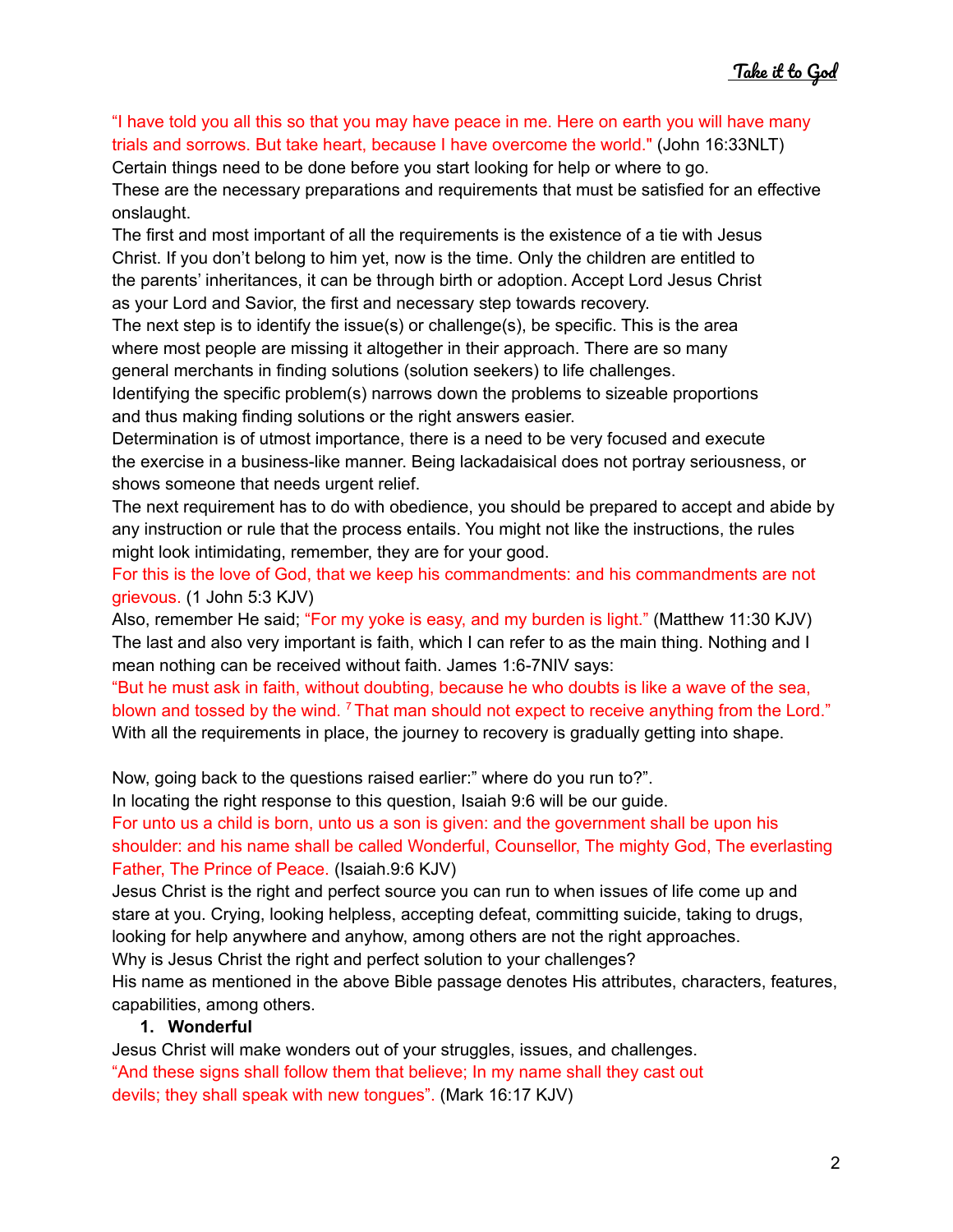Jesus Christ is an embodiment of Signs and Wonders. He makes wonders out of any situation, conditions notwithstanding.

Why do you think Paul and Barnabas were called gods [Hermes (Mercurius) and Zeus (Jupiter) respectively]?

This happened because they were walking on the path of miraculous, followed by signs and wonders.

Said with a loud voice, Stand upright on thy feet. And he leaped and walked.

<sup>11</sup> And when the people saw what Paul had done, they lifted up their voices, saying in the speech of Lycaonia, The gods are come down to us in the likeness of men.

 $12$  And they called Barnabas, Jupiter; and Paul, Mercurius, because he was the chief speaker. (Acts.14:10-12 KJV)

#### **2. Counselor**

He is the wisest man you can ever listen to or consult. The wisest man that ever walked on the surface of the planet earth, the wisdom of God.

The counsel of the LORD standeth forever, the thoughts of his heart to all generations. (Psalm 33:11KJV)

To show the perfections in His counsel, let us see what the Psalmist and Job said concerning this attribute.

The Psalmist says:

How precious also are Your thoughts to me, O God! How great is the sum of them! (Psalm 139:17 NKJV)

Also, Job throughout his travail never regretted obeying His commands.

I have not departed from the commandment of His lips; I have treasured the words of His mouth More than my necessary food. (Job 23:12 NKJV)

Taking counsel should not be toyed with, it is very important and most valuable, no wonder the very first line of the book of Psalms is devoted to it.

Blessed is the man Who walks not in the counsel of the ungodly, Nor stands in the path of sinners, Nor sits in the seat of the scornful. (Psalm1:1NKJV)

Beware of where you are going for counseling or who your counselor is. Whoever you are listening to or counsels you, determines how your life will be shaped.

Always remember, His thoughts are not your thoughts but one thing is guaranteed: His thoughts will give you an expected end. (Isaiah 55:8-11)

### **3. The mighty God**

He is greater than all your challenges, issues, and troubles combined.

Greater, bigger, larger, and mightier than all your life inconveniences.

"For the LORD your God is the God of gods and Lord of lords. He is the great God, the mighty and awesome God, who shows no partiality and cannot be bribed." (Deuteronomy 10:17NLT) What next? He will consume all your troubles and you will be completely trouble-free. For our God is a consuming fire. (Hebrews 12:29 KJV)

#### **4. The Everlasting Father**

To begin with, Jesus Christ is ever ready to be with you in ALL ways. Let us consider the roles of natural fathers: Research shows that fathers play important roles in the cognitive, social, and emotional development of their children.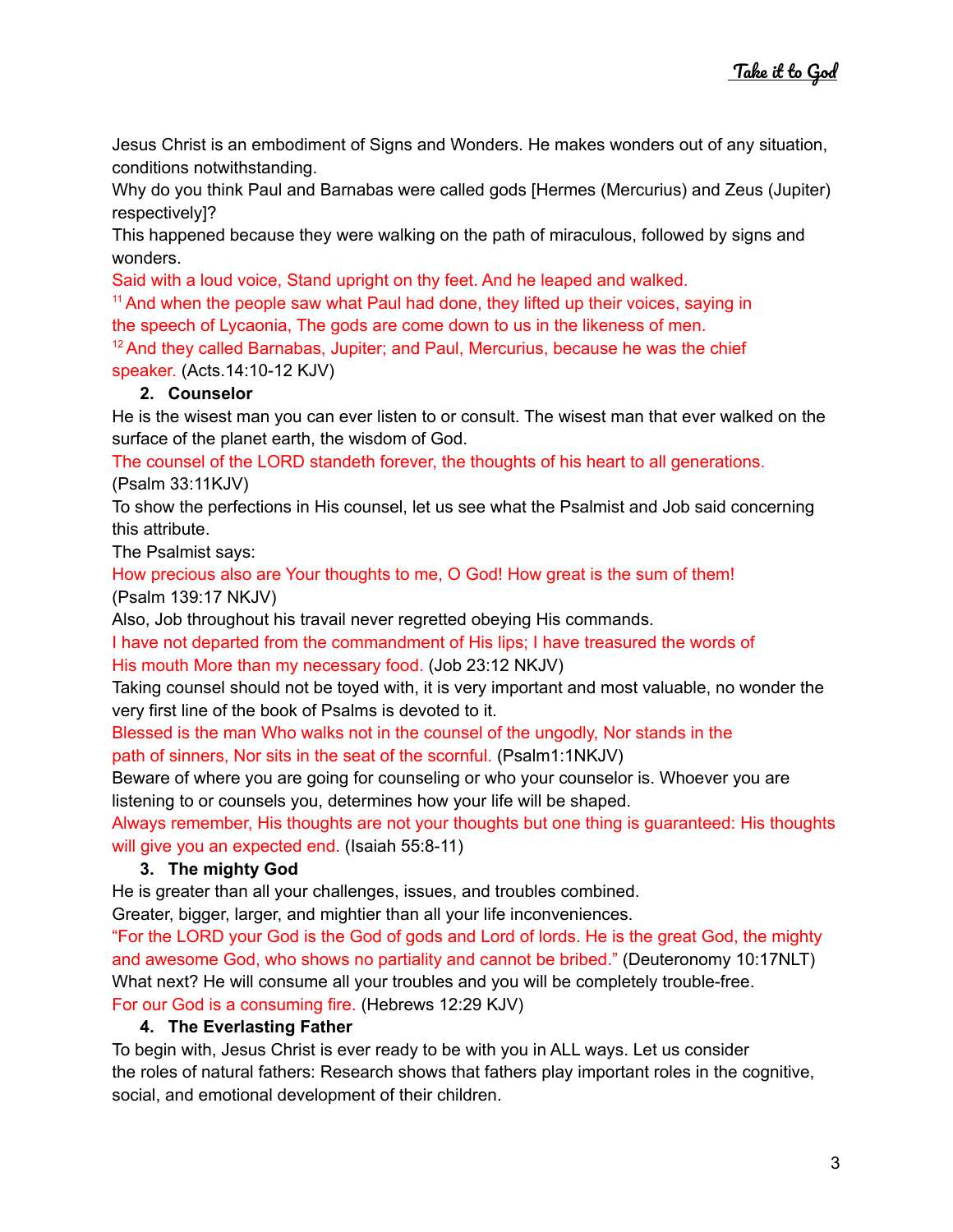They are engaged, available, and responsible for the needs of their children. They are sensitive and supportive, nurturing and affectionate, and comforting and accepting.

If the earthly fathers can do the aforementioned, imagine what the heavenly father; our God can do.

For he satisfies the thirsty and fills the hungry with good things. (Psalm 107:9 NLT) Since he did not spare even his own Son but gave him up for us all, won't he also give us everything else? (Romans 8:32 NLT).

He stands for love and represents all that love is all about; ever-loving.

#### **5. The Prince of Peace**

He gives peace coupled with all-round rest. It is a promise and an assurance for His people in this troubled world.

I will hear what God the LORD will speak: for he will speak peace unto his people, and to his saints: but let them not turn again to folly. (Ps.85:8 KJV)

Peace I leave with you, My peace I give to you; not as the world gives do I give to you. Let not your heart be troubled, neither let it be afraid. (John 14 27NKJV)

There is always a way in presenting matters, this we call *protocol*. Now, how do you present or give your issues to Him?

## **A. In Prayer**

Take all your issues to Him in prayer. He knows you and all your challenges; nothing is hidden from Him. Ask questions and be ready to listen to His responses. And all things, whatsoever ye shall ask in prayer, believing, ye shall receive. (Matthew 21:22KJV)

## **B. Through Word study and Meditations**

Studying the Bible helps in knowing God's way and will, these guarantee a life of distinction. It can touch the deepest issue and penetrate the toughest materials; no challenge of life refuses its solution(s).

Meditating on the Word of God is giving more mental attention to the Scripture. This is digesting God's Word for profitability; it involves sitting down and being calm. This is a good practice after the study of the Word for better understanding and the right applications.

Is not my word like fire, declares the LORD and like hammer that smashes a rock? (Jeremiah 23:29NIV)

## **C. Through Praise**

Prayers always go up to the throne of God, but praise and thanksgiving bring God down into the midst of the situations or circumstances. God dwells amid thanksgiving, that's why the Psalmist said that he will enter His gate with thanksgiving in his heart.

Enter into his gates with thanksgiving, and into his courts with praise: be thankful unto him, and bless his name. (Psalm 100:4)

Leave all your issues to God, He is the last station for your life challenges. Whatever He gives, He gives abundantly and unbiasedly (John 10:10).

He promises us the Holy Spirit, even if He is not present physically(in human nature). This is another person of His nature, the third of the trinity, here with us. (John 14:26)

Do not let your heart be troubled, He is ready to take your life issues. (John 14:1).